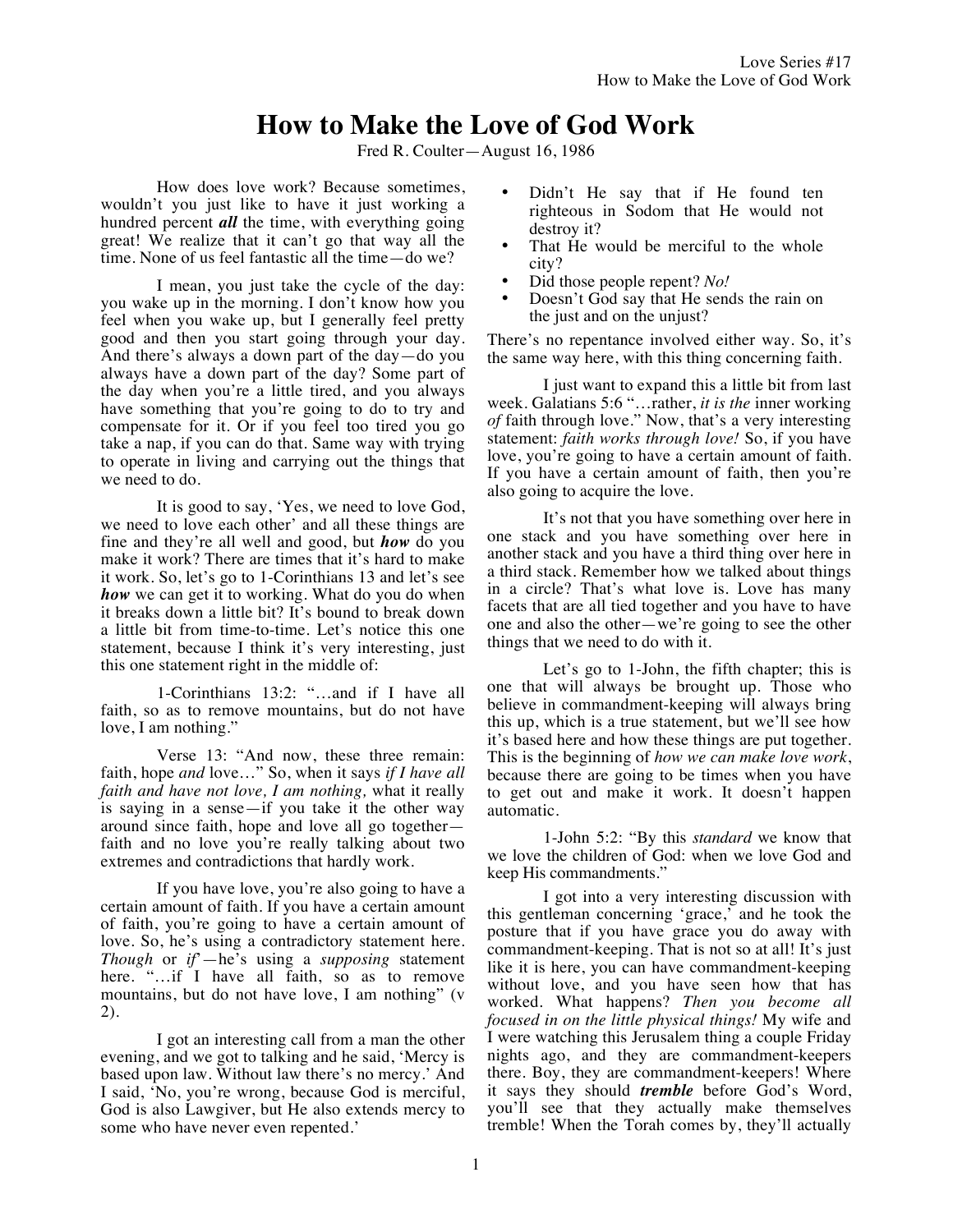just make themselves shake all over. Because the Scripture says that we are to 'tremble' at the Word of God. They are commandment-keepers! They won't trim their beard; they let their locks grow; they start preparing for the Sabbath at noon.

I imagine that, to the letter of the Law, they are far better Sabbath-keepers than we are. When they get down to the Wailing Wall and are praying, they put on these—by the law—special little things that are on their heads. It's the first time I've seen it. It's some sort of little prayer thing they write and put in there. Then they have on their shawl—all the men put on the little shawl—and a little beanie on the back of their head. And they're all rocking back and forth at the Wailing Wall—praying. They're commandment-keepers.

Notice what it says *how to make it work* when we love God and love the children of God. It's right back to all the commandments hang upon what? *To love God and your neighbor!* But here it says, "…we love the children of God: when we **love God** and **keep His commandments**" (v 2). This is part of the string, part of the circle, part of a continuum. That if you love God you will keep His commandments—and keep them how?

Verse 3: "For this is the love of God: that we keep His commandments; and His commandments are not burdensome." It's very difficult for people to understand about God's grace. We need to understand, and I need to emphasize it just a little bit more.

Jesus Christ was sent while we are all sinners—correct? Even before we were born. God did not wait till we were perfect to send Christ. God *loves* us even as sinners! But, that doesn't mean He loves them to bring them into a *family* relationship; but He still *loves* the world. When we understand, once God calls us and brings us *into* His Church, and *into* His relationship, then with God's grace *we enter into a different standing with God*.

This is a hard one for the commandmentkeepers to understand when they don't understand about grace. It's just as hard as the Protestants who believe in grace but not law-keeping. It's just as hard for them to understand about law-keeping as it is for law-keepers to understand what I'm going to tell you here, and how this love of God can begin to flow even more.

Obviously the way anything works is that it has to work beginning with God. We had a little discussion concerning *works* and *faith*, and it's amazing how many people do not understand that the incident spoken of in Rom. 4, and the incident spoken of in James 2 are two different things. The one here in the fourth chapter of the book of Romans

has to do when God took them out and showed them the stars and said, 'Abraham, your seed is going to be like all the stars, without number, if you can number them.' *And Abraham believed!*

The account in James 2 was, 'Abraham, take your son.' *He obeyed!* He did what he was told; he had *works* in the obedience. So, they're two different instances. When you are told to do something, you should obey. 'Remember the Sabbath, keep it Holy. You shall not take the name of the Lord your God in vain.' You are to *do* those. But, when we believe as we found through the book of John, God puts us into a completely different status.

Romans 4:6: "Even as David also declares the blessedness of the man to whom God **imputes righteousness** separate from works." That's the whole key to loving God and loving each other. When you are secure with God then you're more secure with your fellow neighbors, your friends, your husband, your wife, your brethren.

What makes people very insecure? And reacting? *When you're not sure how you stand!* If you get into a situation where you're not sure how you stand before God, how does that leave you? *That leaves you unsure! It leaves you anxious!* Then it results in—and I've done it, so I'll be the first one to raise my hand—you take it out on others correct? We've seen it with the Church.

One of the worst things in the world that can happen is—and we've lived through that, and we've sat through these sermons—hellfire and brimstone, blood, guts and gore, and 'brethren, if you don't overcome God is going to reject you!' So, you get up there and walk out of there thinking, 'O God, I'm going to be rejected.'

What do you do? *You go out there and you try and make yourself be perfect*—right? You do really good; you get, a few days and a few weeks guess what happens? *You sin!* Then you remember that hellfire and brimstone and blood, guts and gore, and you go, 'O God, how am I going to make it?' You get all frustrated because you don't understand your status with God.

Granted, we're not to go out and sin! How many here *planned* to sin this last week? Sat down and said Sunday, 'Boy, on Monday I'm going to sin this; and on Tuesday I'm going to….' NO! Not one of you did! But how many of us sinned? Every one of us sinned one way or the other: in our minds or sometimes our attitude, and then we would say, 'O God, forgive me' or you think, 'Whew, that's a terrible thought' and get rid of it.

God *imputes* His righteousness. Imputing means that He *transfers to you*, because God is the One Who has to do it. God is the One Who has something that He has to do for us, because, as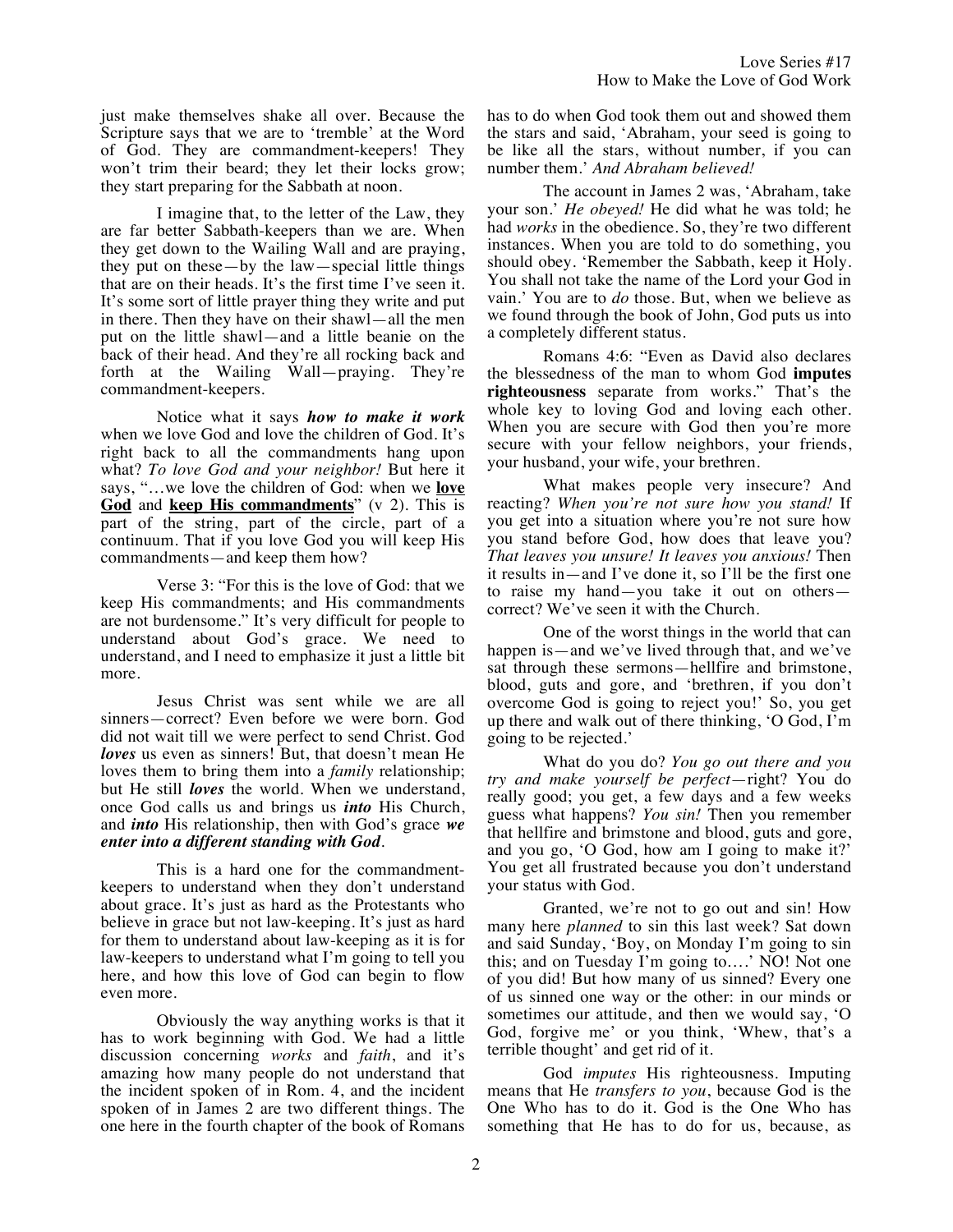human beings, aren't we all helpless. Aren't we told in Isa. 58 that all of our righteousness is as 'filthy rags'? I've never understood that in the past. I think I understand it now. But I'll tell you, when I first read that I thought, *God, that is tough,* because I didn't understand about this one thing.

God *imputes* to us the righteousness of Christ. He *transfers* the righteousness of Christ *to us*  in our stead. Here's where the Protestants go 'off the deep end': They say because God transfers that righteousness to you then you don't have to keep the commandments, because you're always righteous before God. No! That's not the reason He does it. He gives it to us *out of love* so that we stand before Him *perfect—*at all times, though we sin. Remember that! That's why, when you sin, *repent***.** That's how you keep love working.

You're going to find that once you really grasp this that it's going to help you and encourage you an awful lot. *Imputes* righteousness without works. What could you do to work the works of Jesus Christ? *By yourself you can't do it!* Christ in you can do a certain degree of it, but you only have a portion of God's Spirit.

Verse 7: "**Blessed are** *those* **whose transgressions are forgiven, and whose sins are covered."** Are our sins forgiven? *He is faithful and righteous to forgive us our sins* (*1-John 1)!*—if we confess our sins—right?

"…and whose sins are covered…. [How are our sins covered? *By the blood of Jesus Christ, by His sacrifice!*] …Blessed *is the* man to whom *the* Lord will not impute *any* sin" (vs 7-8). God does not calculate sin toward us. The Protestants would say, 'Well if God doesn't calculate sin toward us, then we can go sin.' No, that's not true.

Romans 3:31: "Are we, then, abolishing law through faith? MAY IT NEVER BE! Rather, we are establishing law." The proper way it should work is this: Since God has called us and has brought us into the relationship what is called *God's grace*; and since God has *transferred* to us the righteousness of Jesus Christ; and since God does *not calculate* our sins toward us. He will if we turn our back on God. You can be guaranteed He's going to. But, what is this supposed to do for us? *This is supposed to help us keep the commandments of God from a willing heart, rather than:* 'Well, God, I wonder why we have this commandment?' *rather* 'Yes, Lord.' You see the difference? It is made to be an encouragement *for* us and *to* us. That way then you know God is always on your side. With that in mind let's go back to the book of Jude.

Once you understand this and really think about it, this will help you understand about Job. I think I'm learning more about Job by studying the

New Testament—after having studied Job—than I knew when I first read it. I know when I was in Ambassador College and I read the book of Job, it took me a long time to even say, 'Okay, God, I don't understand it, but help me to understand it,' because first time I read it I thought God was wrong. I mean I really did!

You read the book of Job and you think: *how good he was!* I really thought God was wrong. Here, I was there at college, I'm trying, working hard. They tell you to 'pray an hour a day'—yes, pray an hour a day! 'Study an hour a day'—yes, study an hour a day in addition to studying for your classes. If you don't do it you know you're going to be rejected and God is going to spit you out of His mouth, and all this sort of thing. Then I read the book of Job and how great Job was, what he did, and I thought 'God, You must be wrong.' That's not true, because I did not understand the situation that God has put us in.

Jude, v 1: "Jude, a servant of Jesus Christ and brother of James, to the called *saints,* sanctified by God *the* Father and kept in Jesus Christ." That says an awful lot—doesn't it? That is a tremendous opening—isn't it?

- …sanctified by God *the* Father…" That means *set aside, blessed, having God's Spirit*.
- …and **kept in Jesus Christ"—***and called!* That's something! And that's where we all stand before God.

Verse 2: "Mercy and peace and love be multiplied to you." Now we're going to see that they had a little problem there—they had some problems. You must make love work. You must make faith work. You must make everything work *by Christ in you!* Of course, you have your efforts, you have your attitude and you have the way that you ought to do it.

Verse 3: "Beloved, when personally exerting all *my* diligence to write to you concerning the common salvation, I was compelled to write to you, exhorting *you* to fervently fight for the faith, which once for all *time* has been delivered to the saints." This tells us that they had the same problem that all Christians have. Christian growth and life runs in curves—they go up and down, you have highs and you have lows. There're times when you may have an extended *low* like they did.

"…fight for the faith, which once for all *time* has been delivered to the saints." I just submit that if he wrote this before the end of the first century and he was saying "…fight for the faith, which once for all *time* has been delivered…" It kind of puts us way down the road, 1900 years removed from that. So, we have a long way to go.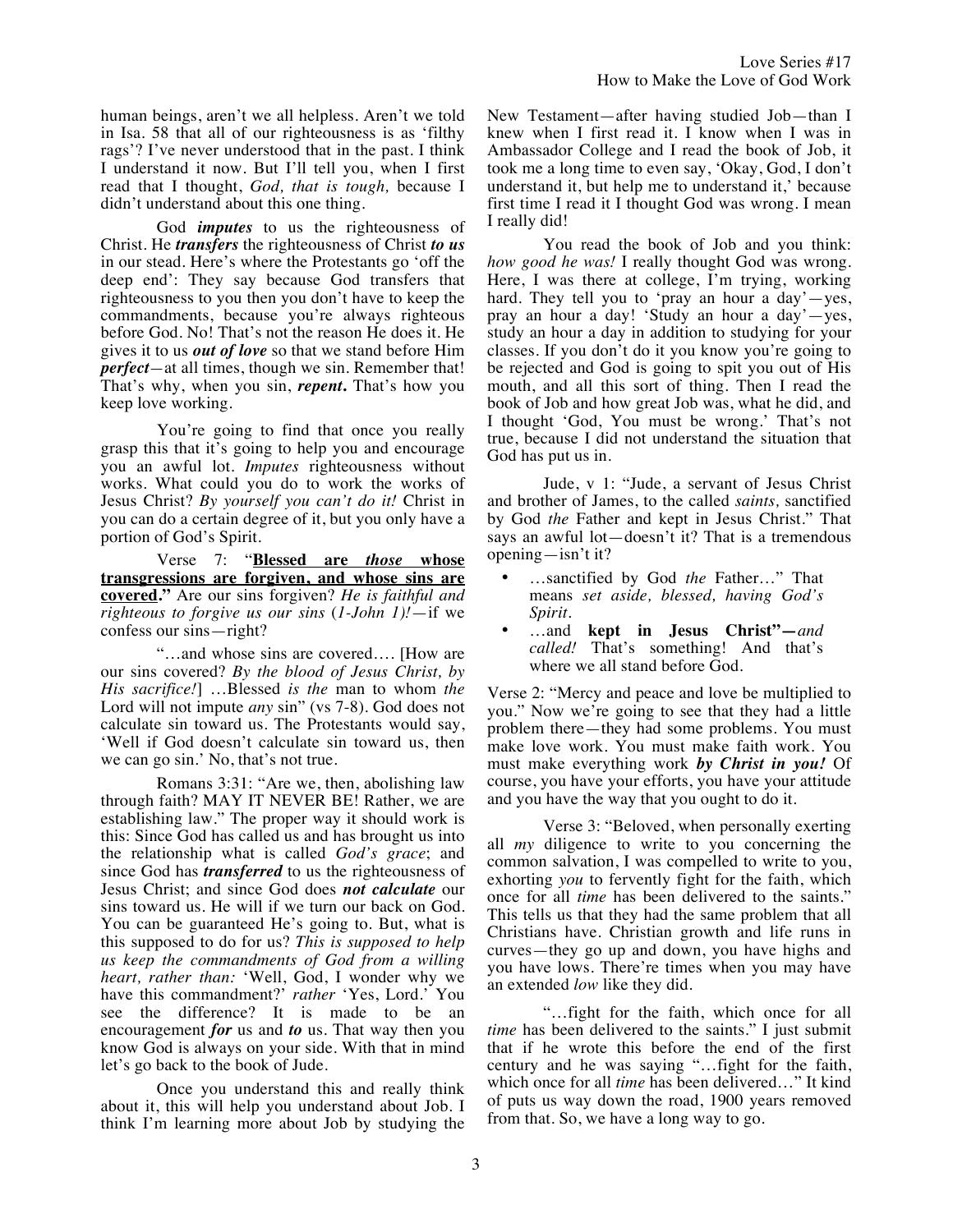Verse 4: "For certain men have stealthily crept in, those who long ago have been written about, condemning *them* to this judgment. *They are* ungodly men, who are perverting the grace of our God, *turning it* into licentiousness, and are personally denying the only Lord God and our Lord Jesus Christ."

- then he goes through with his 'hellfire and brimstone'
- he talks about coming out of Egypt
- he talks about the angels that left their 'first estate'
- talks about Sodom and Gomorrah
- he talks about Michael and Satan disputing over the body of Moses
- he talks about the 'way of Cain'
- he talks about the 'way of Baal'
- he talks about the 'way of Korah'

All of those things! So, they were really getting way down the road from God—weren't they?

Verse 16: "These are complainers *and* critics, who are walking after their own personal lusts...'

Then he tells us what we need to do, v 20: But you, beloved, *be* building up yourselves on your most Holy faith… [We saw that *faith* works by love. That's how it works. That's the fuel that glues it together.] …praying in *the* Holy Spirit… [the activating power from God] …*so that* you **keep yourselves in** *the* **love of God**…" (vs 20-21). What does this tell us? This is a command: "…keep yourselves in *the* love of God…" That tells us that *we have to work at it!*

Now, we've seen some of the things that make love work:

- loving God
- loving the children of God
- faith in the Holy Spirit

"…keep yourselves in *the* love of God…" He's also praying have *faith!* We have *prayer*, and all of these work together. *They all go together!* It's not just a matter of when praying, that you set aside a certain time and you pray, there should be times when you pray and do that—'instant in prayer' (1- Thess. 5). Regardless of where you are. If you need to pray, *you pray!*

"…keep yourselves in *the* love of God *while* you are personally awaiting the mercy of our Lord Jesus Christ unto eternal life" (v 21). Here's quite an admonition that we need to keep up and keep doing these kinds of things, here, that He wants us to do.

Verse 22 "Now, on one hand, show mercy to those individuals who are doubting… [he's talking about the different problems that they were coming across] …but on the other hand, save others with fear, snatching *them* out of the fire, hating even the garment *that has been* defiled by the flesh" (vs 22- 23). There are some people that need that kind of discipline. It keeps them from going out and sinning.

Verse 24: "Now to Him Who is able to keep them from falling…" That's quite an interesting statement—isn't it? That He is able to *keep you from falling.* Remember, he said to 'contend for the faith once delivered, *and,* keep yourselves in the love of God.' There's something that we always need to be doing. Isn't it interesting, whenever you go along and become complacent about something, something happens—doesn't it? Sooner or later, something's going to happen, *always does!*

Like the man who worked up here at Kennacott Copper Mines. I don't know if you know anything about Kennacott Copper Mines and mining up there; I've been up there and they've got a huge mountain that they have dug the top of it off, not just leveled, but they have dug it down and when you're up there it's a mile straight down to the bottom of that pit. You can go up there and they have these railroad cars. And they have a lot of engineers that drive the electric railroad and they lay the track and blow out parts of it. They lay dynamite and blasting all day long, 'fire in the hole' and POW! Then they take these great big huge boulders they they've blown out—and some of them are almost as big around as the size of this room, enough to put in these great big, 100 ton dump cars. Each dump car carries a hundred tons—that's  $2,000$  pounds<sub>(per ton)</sub>.

Then they would take them from the mountain, run them on down to the processing mill. And the first thing they would do, they would run these cars in and they would secure them on this track so, they could turn it upside down and empty all the ore, by turning the car upside down and drop the 100 tons of ore out. They would do this with each car that came down. Then they would have a great big thing where they would start moving all the rocks and the different sizes and they would start breaking them down. They would have huge, gigantic things that had big, huge metal prongs that would come and they would take these big boulders and crush them down. I'm sure you heard of these rock-crushers—they make all kinds of noise.

Well, anyway, there was this man who worked there for 22 years. And he was a good worker and had done all kinds of things and he was working in this place where they were crushing these big rocks. Every once in a while when they would be too big, there would be a little pulley-gear that would slip. You have to have some sort of clutch device otherwise everything breaks if it sticks down.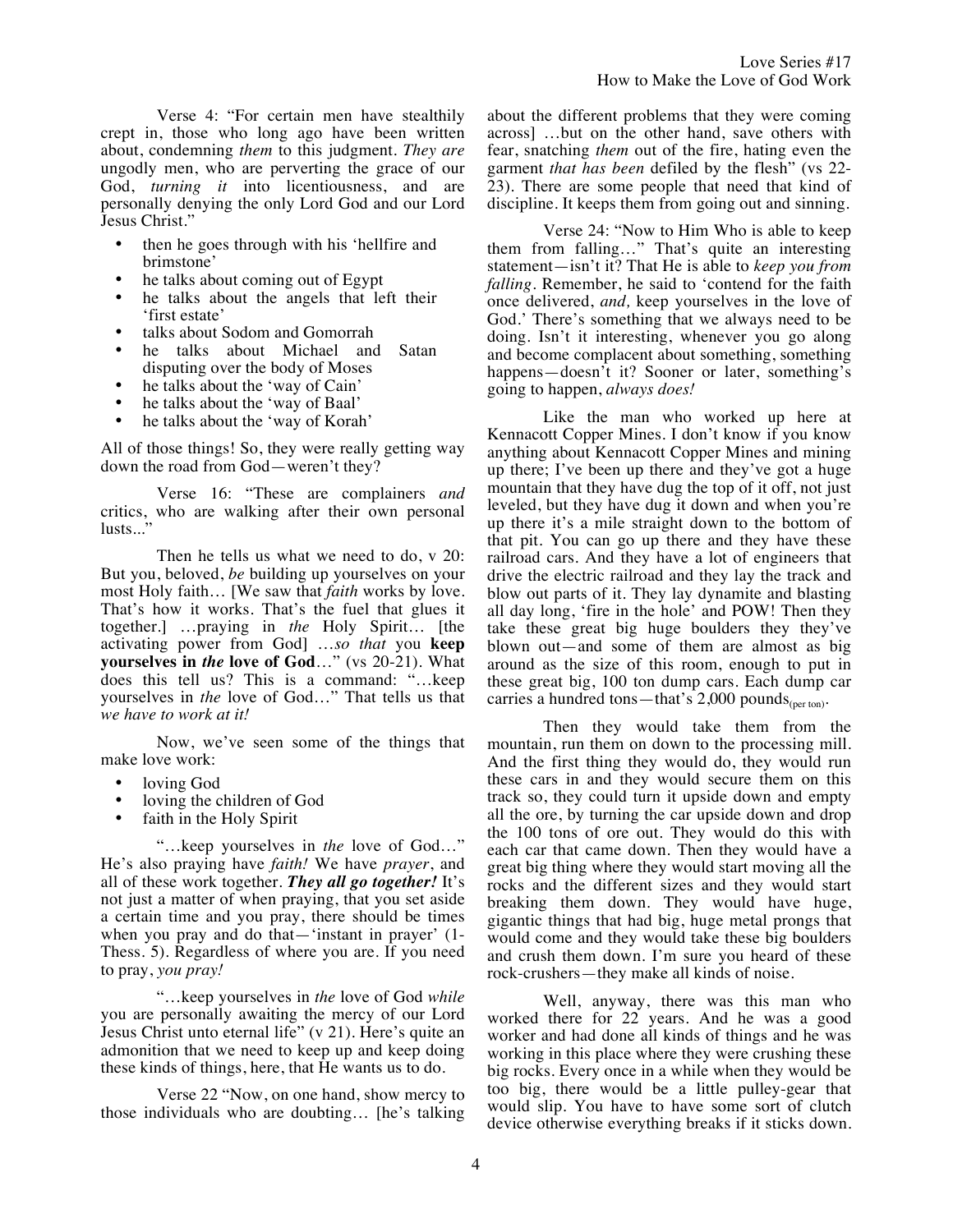So this was kind of a clutch device, and the pulley thing was coming off. So, for years, he would just reach over and he, with his hand, would push that belt back on and everything would be going. This one time he reached to put it back on and his hand got caught in the crusher and that was the end of his life.

I know it's kind of a long way around and it's kind of a gruesome story. But, when you become complacent and stop working at certain things and violate certain things, you know you shouldn't do, you can become complacent and then the next thing you know, WHAM! So, here this poor guy got it. He worked there for 22 years! All the workers said that he knew better.

Now, none of us has done anything that disastrous. We're all still alive. We're all here. But, it's just to show that when you get complacent things can happen. That's why he says, "…**keep yourselves in** *the* **love of God**…" (v 21). That's something we need to do.

Let's see how we can do that, shows us how to do that. Galatians 5:1: "Therefore, stand fast in the liberty wherewith Christ has made us free…" He's freed us from sin—correct? We're told that we've been freed or justified from 'the law of sin and death.' We still have it in us—God does not condemn us for it, because He hasn't removed it but have been justified from it, and that gives us freedom.

- Do we have free access to God the Father? *Yes!*
- Do we have free access for God's mercy? *Yes!*
- Do we stand before God with no sins imputed to us? *Yes!*
- Do we stand before God with the righteousness of Christ? *Yes!*

#### *That's the liberty that Christ has made us free.*

"…and do not be held again in a yoke of bondage" (v 1). When you're watching some of these television shows, just keep your eyes on anything having to do with Orthodox Judaism and you'll understand what a bondage that that is. Or if you want a very light version of it, see the *Fiddler on the Roof*—that'll tell you about their traditions and everything.

Verse 2: "Behold, I, Paul, tell you that if you become circumcised, Christ shall profit you nothing!" We can put it in other phraseology today: If we do those things that are just fleshly ordinances to do—do this, that and the other thing—rather than Christ, it'll 'profit you nothing.'

Verse 3: "Again, I am personally testifying to every man who is being circumcised that he is a debtor to do the whole law…. [there's no one who can do the whole law] …You who are attempting to be justified by *works of* law, you are being deprived of any *spiritual* effect from Christ…." (vs 3-4). Justification is to put you in right standing with God. Once you have the righteousness of Christ imputed to you, what other righteousness can you do that's greater? *None!* 

"…You have fallen from grace! For we through *the* Spirit are waiting for *the* hope of righteousness by faith…. [What is the *hope of righteousness*? *That is to be as Christ is, eternal life!*] …Because in Christ Jesus neither is circumcision of any force, nor uncircumcision; rather, *it is the* inner working *of* **faith through love"**  $(vs 4-6)$ .

That's a tremendous thing having that kind of faith, You have to *believe* those things that Christ is showing you. Not that I can say, 'Okay, now you must believe it.' No, because I can stand up here and I can say, 'You must do this, you must do that, you must do the other thing.' A good example of *works by law*.

The current thing: all 78 of the top leading people in the Reagan administration will have *drug tests!* That's a *work of law* to make them 'righteous.' *No drugs!* Is it going to stop anybody from taking drugs who wants to take drugs? *No!* The conservatives on the one hand say, 'Everybody ought to take a drug test to show how righteous they are—how good they are.' The liberals on the other hand, say, 'It's an intrusion into my privacy. What I do in my private time is my own.'

I can't tell you to believe this, believe that, believe the other thing, but unless, before God, you *believe it* can I create a law to make you believe it? *NO!* Can I force you to believe it? *NO!* That's what the Inquisition was all about—right? Catholics are going to make the world Catholic if they all die right? *Didn't work!* Put out Martin Luther, and he said, 'How dare these people.' So, he goes out and he nails his '95 thesis on the wall and he turns around and creates his own little thing over here.

But, they still haven't controlled human nature. So, I can say, 'Brethren, you have to believe these things'—which is true, it's a true statement. But, on our own before God, with God's Spirit, *do we believe it?* We're all in the same situation. I can look back and I remember when we were told by the Superintendent of Ministers, 'Once a year you've got to give a slam-bam really corrective.' *Boy, I did!* I tell you it was something else. It took me a long, long time to overcome just that one, and I'm not so genteel just by nature, and that made it even worse. Didn't change them! *Did not change them!*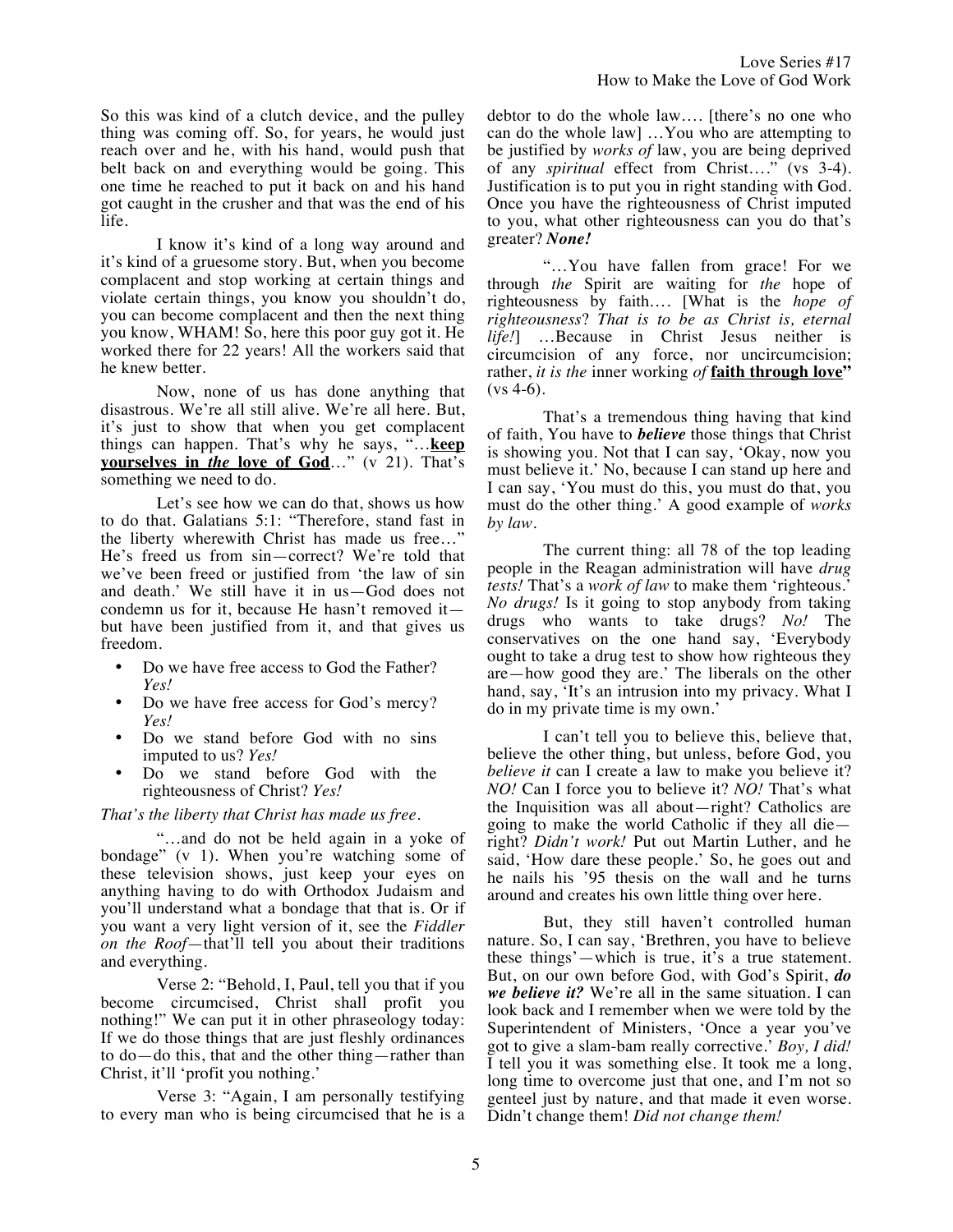It has to be "*the* inner working *of* faith through love. Verse 7: "You were running well. Who hindered you, *persuading you* not to obey the Truth? This persuasion *is* not *coming* from Him who calls you. A little leaven leavens the whole lump. I am persuaded concerning you in *the* Lord that you will be otherwise minded; and he who troubles you shall bear the judgment, whoever he may be" (vs 7- 10). That's interesting, Paul didn't take them out and say, 'string them up, bring them before the board of inquisition here, cut off his hands and his toenails and all this sort of thing.' *No!*

Verse 11: "But I, brethren, if I still proclaim circumcision, why am I yet being persecuted? Then the offense of the cross has been taken away. I would *that* they would even make themselves eunuchs—those who are throwing you into confusion" (vs 11-12). So, he said that God's going to take care of them. This was quite a statement, it's there in the Bible. He was saying, very clearly, 'Instead of circumcision, I wish they were completely cut off!'

Verse 13: "For you have been called unto freedom, brethren; only do not *use* this freedom for an occasion to the flesh; rather, **serve one another with love**." There's the whole key. See how it comes right back to that again? What if someone comes along and does something that kind of offends you? Christ said offenses are going to come. Well, is it against Christ? *If it isn't, then pass over it. Serve one another with love!*

Verse 14: "For the whole Law is fulfilled in this *commandment*: 'You shall love your neighbor as yourself…. [That doesn't mean that you don't have to keep the Law.] …But if you bite and devour one another, watch out *lest* you be consumed by one another" (vs 14-15). That's what destroys everything that comes along. There are people—I have see this in groups in the Church—that start talking a little group over here and have a little group over there within the congregation.

I remember down in Pasadena we'd have almost 1200 there every week. After church what happens is this little group gets over here and they fellowship together; and this little groups over here and this little group over here and this little group, so pretty soon that happens—*chew, chew*—and they devour one another—they're consumed.

Verse 16: "Now, *this* I say… [here's how you're going to make love work]: …walk by *the* Spirit… [In other words, let God's Spirit direct *your walk!* And that means how you live day-to-day, *your walk!*] …and you will not fulfill the lust of the flesh.'

I don't know what kind of a problem they had there in the Church in Galatia, but, I tell you, I would hate to pastor that church. Poor Paul! He really had it between Corinth and Galatia; he said to the Philippians, 'Oh, thank God for you. You're the only ones who communicated to me in my trouble, thank you, bless you.'

Verse 17: "For the flesh lusts against the Spirit… [There's going be that pull. Just look at the end result of the things of the flesh]: …and the Spirit against the flesh; and these things are opposed to each other, so that you cannot do those things you wish to do." That sounds an awful lot like Rom. 7—doesn't it? The good that you want to do, you can't do. The evil that you don't want to do, you do it. And you feel wretched when you do it.

Even though this struggle is going on, v 18: "But if you are led by *the* Spirit, you are not under law." I'm sure that in that particular case, it means you are not under *the penalty* of the law for sinning, because you're in a situation where *God does not impute sin to you.* You're in a situation where *you have the righteousness of Christ given to you*.]

Verse 19: "Now the works of the flesh are manifest, which are *these*…" We don't want to be like the, the Pharisee *vs* the publican. Obviously, none of us are doing these things. But, it's no great credit to us because human nature is the same. I tell you, this world is just getting so wretched out there, that it's almost impossible to even just be loyal and faithful from the point of view of trying to tell someone else. If you told some of these people, 'I just believe in just marrying one wife,' now polygamy is making a comeback through the Mormons. I don't know if you saw that on some of those special reports. Your polygamy's working good. All these women can marry one man and we can have all our careers. Believe it or not it's the women are the ones who are pushing it. *Blew my mind! It just blew my mind!* 'Oh, this is not adultery.'

"…adultery, fornication…" (v 19). I tell you, I don't know what's going to happen in these schools, but stand back, because one of these days some parent's going to go down there with a gun to some school somewhere and *blow some heads off*  for what they're doing in these schools to cause the students to commit fornication. I'm not saying, that, I'm the great prophet, now it's going to happen. But, one of these days some irate parent is going to go down there and do it.

"…uncleanness, licentiousness, idolatry, witchcraft, hatred, strifes, jealousies, indignations, contentions, divisions, sects, envyings, murders, drunkenness, revelings, and such things as these; concerning which I am telling you beforehand, even as I have also said in the past…" (vs 19-21).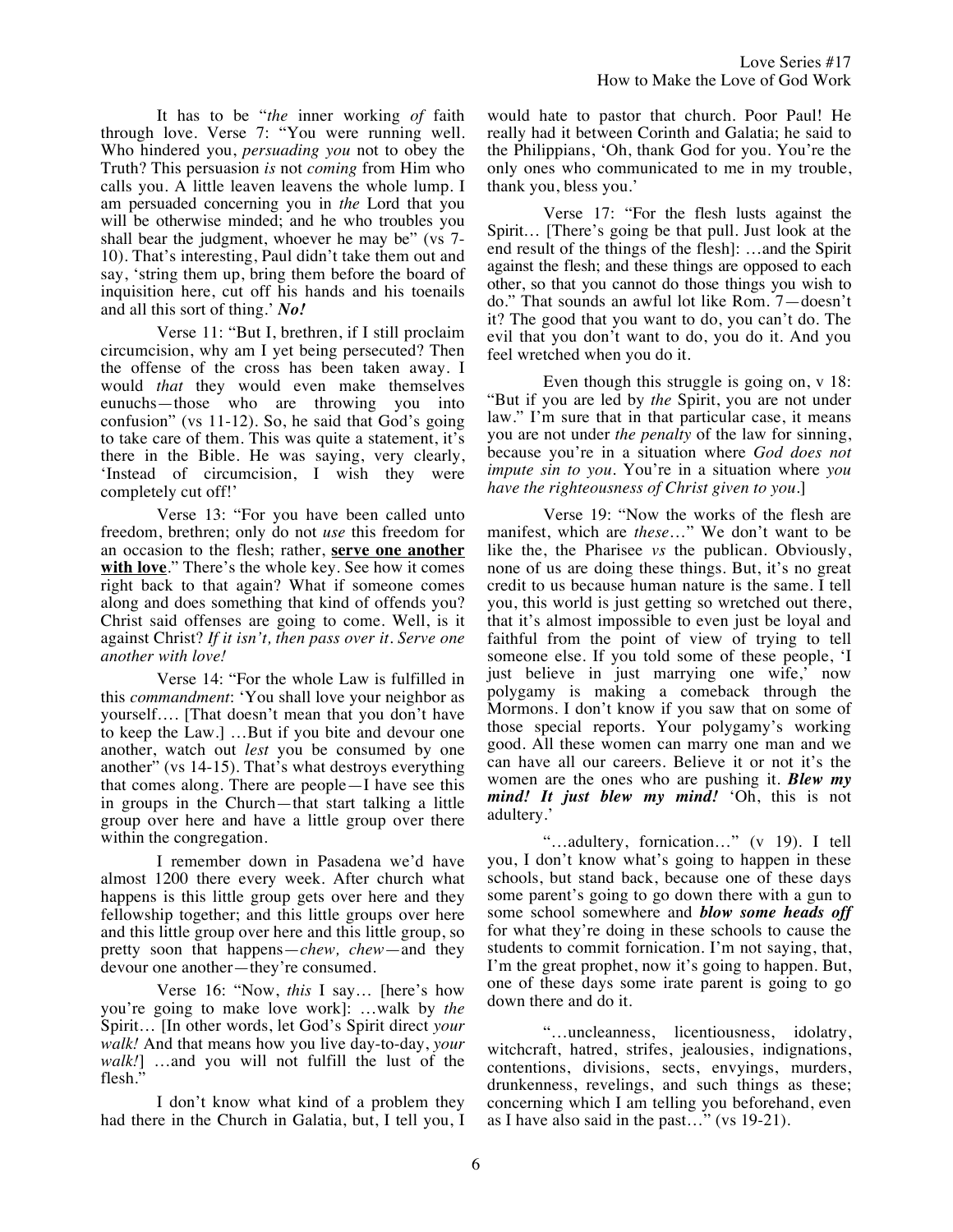What a crowd he had to deal with! I mean, I have never encountered a situation like that in counseling people. "…that those who do such things shall not inherit *the* kingdom of God" (v 21).

Now, hopefully, we're a long way removed from that—right? Even to read this it sounds *strange*  that Paul would have to write to the church and say, 'Folks, don't do these things that I've told you twice before!'

#### (go to the next track)

Verse 22: "But the fruit of the Spirit is love, joy, peace, long-suffering, kindness, goodness, faith, Meekness, self-control; against such things there is no law" (vs 22-23). Who's going to create a law against that? You can't do it! There is no law made against anything like that.

Verse 24: "But those who *are* Christ's have crucified the flesh with its passions and lusts. If we live by *the* Spirit… [the Spirit of Christ in us] …we should also be **walking by** *the* **Spirit**…. [That's how love works. *We walk in the Spirit!*] …We should not become vain-glorious, provoking one another *and* envying one another" (vs 24-26). So, if we are *in* the Spirit, let us *walk* in the Spirit.

Here's something else to do with the Spirit. It all gets down to a spiritual thing—doesn't it? Spiritual application for us; everything that we do. That's why God has the Sabbath every week. I look back and think, 'Where would I be without the Sabbath every week?' God has it just right. It's not every sixth day. It's not every tenth day. It's not once a month. *It is once every seven days*. I think that that's just fantastic! I don't know about you, but I sure see the value of the Sabbath.

Romans 15:13: "May the God of hope fill you now with all joy and peace in believing…" All these things that I've talked to you about, mentioned here right in the Scriptures, it comes from God. He's the God of all.

- **"…fill you now with all joy…"** This doesn't mean that you're going to be running around just joyful all the time and you run across those who do that—every time you see them, 'praise the Lord, hallelujah!' But it's all *put-on***.** That isn't what it means. Joy is also, can be *quiet contentment.*
- **"…and peace in believing…"** That brings us to the whole thing of the peace of God. But when you *really believe* what we have just covered, that brings "…**peace** in believing…"

It brings what kind of 'peace'? What is the most important *peace* that God's Spirit brings? *Peace of mind!* That's the only place where peace is going to count. You have to keep coming back to that, because all the traumas of the week will wear it thin, it just will.

"…peace in believing that you may abound in hope… [How?] …*and* in *the* power of *the* Holy Spirit" (v 13). Just remember and keep that in mind, that the Great Creator God, Who has made everything that there is, **EVERYTHING**, took upon Himself 'the law of sin and death' and came to this earth to be the sacrifice *for you, for me.* That's a fantastic thing to really just keep in mind.

When we come to God, we are not coming to just a mental illusion—as the psychologists say: 'Well, now if you believe—and there again is that goodness of the human nature? 'If all good people everywhere that all do good and work together we'd have peace'—right? *Wrong!* We are coming to Christ Who has all power—right? He sits at the right hand of God—doesn't He? *Yes, He does!* He is treating us *this way* and that's fantastic! How are we going to make love work?

- We have to 'walk in the Spirit'
- We have to be loving God, loving the children of God, keeping the keeping commandments of God
- We have to have faith in the Holy Spirit building up that love, building up each other.

Let's see how all of this can be done. It can't be done any other way! There is no human being that's going to come to God and say: 'God, I am finally good enough for you to be accepted of me.' Why? *Because then God owes it to you!* God does not owe anything to anyone. You stop and think about that for a minute. That statement: 'God, I'm finally good enough to be accepted by You.' You are obligating God to your works. That's why it was said, 'that if it is of works it is of a debt!' God owes you something. God doesn't owe anybody anything. Here's the only way it's going to be done.

Colossians 1:27: "To whom God did will to make known what *is* the riches of the glory of this mystery among the Gentiles…" This is a tremendous thing, brethren. Remember what Paul told Timothy, he said, 'stir up the Spirit that is in you.' There are times when we do need to come to God and let Him *stir up* His Spirit within us—*walk in the Spirit*.

"…the glory of this mystery among the Gentiles; which is Christ **in** you, the hope of glory" (v 27). *Christ in you*—God's Spirit *in you!* What happens with that human mind? It is warring against the human mind, and the human mind against the Spirit. It is there and that's just the way that it is. I'm sure you have those mental battles. Do you have those? *Sure you do!*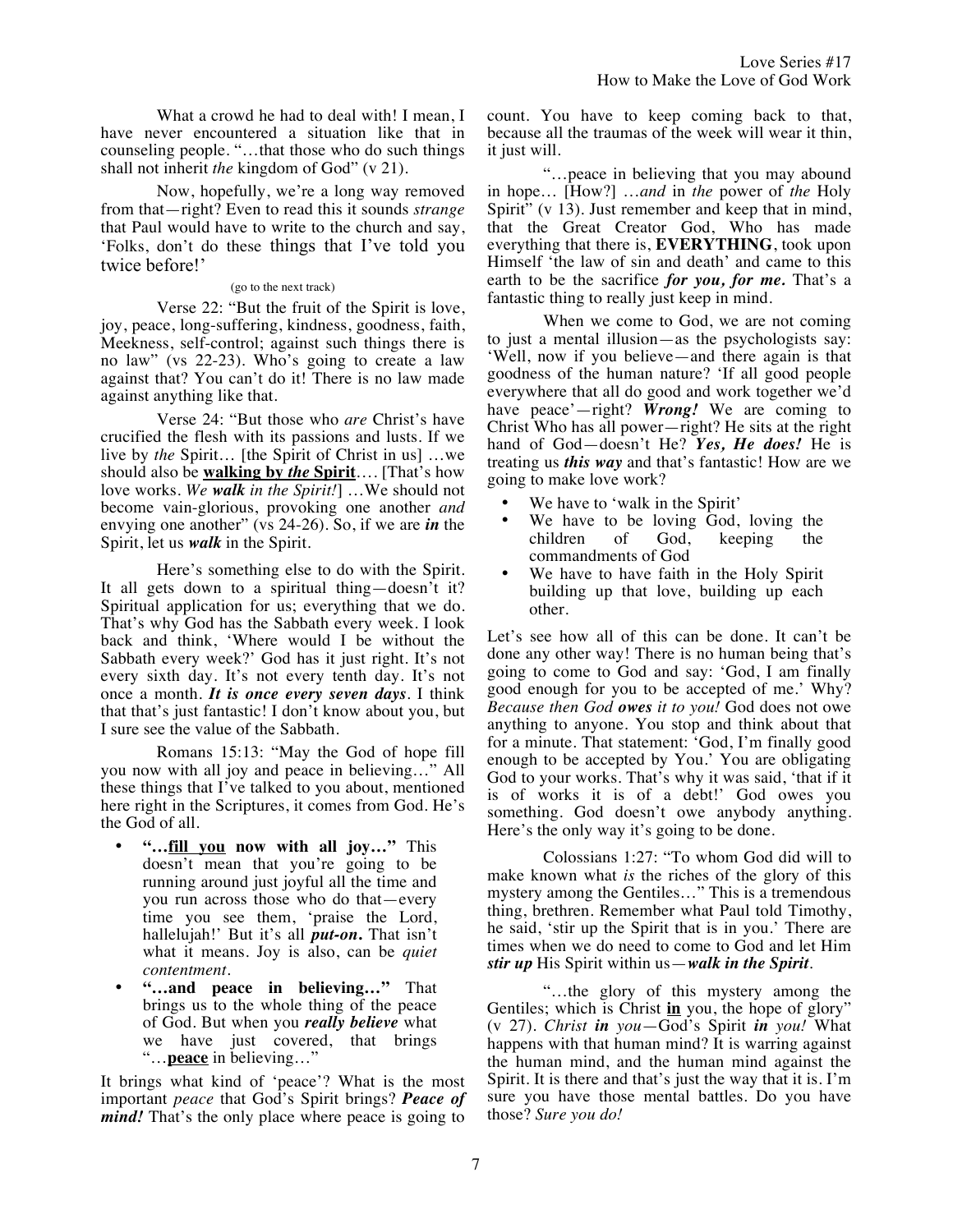Ephesians 4 gives us some very practical *how to make the love of God work.* God doesn't give us something that's impractical. God doesn't give us just some ethereal thing that we all become contemplators and go sit out here on a rock someplace and just think about God. God gives us something that is practical in our lives that we do.

Ephesians 4:1: "Therefore, I, the prisoner of *the* Lord, am exhorting you to walk worthily of the calling to which you were called." What is this telling us?

- we are called
- we are to work *worthily*

How do we walk worthily? *By Christ in us!* There is no other worth, is there? *No, of course not!* You talk about the real thing. Once you have had as it were, however you want to describe it, something fantastic to eat; something fantastic that you own; something that you hold—maybe absolutely pure gold—once you've had the *real thing* nothing else will work. For example: once you have had the best cut of meat you can possibly have, cooked just the way it should be, what do you do? You compare everything else to that—right? *That becomes the standard!*

It says, "…walk worthily of the calling…" What does this mean? What is a 'vocation' (*KJV*)? A vocation is a *life's work!* There are such things as *avocations*, which is secondary kinds of work and recreation. This is called 'a vocation'; *the main important thing in your life.* I know it is for me always there! The most important thing! I have to work to live, and for my family to live. But, that's not the most important thing. God says He'll provide. So, we **"…walk worthily of the calling to which you were called.***"* How do we 'walk worthily'?

- we have *our part to do*
- we have to *update with love*
- we have to *walk in the Spirit*
- we have to have *faith and hope*

But here it tells us *how,* v 2: "With all humility and meekness… [remember, we're not all strutting around in vanity] …with long-suffering…" There are times when our patience may wear a little thin. Well, if it wear a little thin, go back and get some padding over it, that's all. Very simple, that padding comes from God.

"…forbearing one another in love…" One of the best ways to make love work is to *forebear*. What is the opposite of forbearing"? *Picking! Overlooking!* And I've seen it in myself, when I pick on someone or something, I don't give any rest for anything. *Nothing* pleases me when I'm 'picking.'

*Nothing!* Haven't you found yourself that way? When you get into a 'picking' attitude there is *nothing* that that person can do to satisfy you, though they're trying their hardest.

Forbearance is the opposite. *Forbearance* is saying, 'Okay, there are certain things that I don't like, but I can't change them. So, I might as well learn to put it out away from me and not let it bother me. Lot's of times we let things bother us because *we want to let it bother us.* I've done that. I heard on Dr. Dean Edell, that 20% of all operations are because people want the operation and they go to the doctor and they will reject him if they don't get that operation from that doctor. Believe it or not! They *want something!* That's why God says about gossipmongers—they can't go without. It's not a matter of passing on information. But, you can't sit down and have just a conversation with gossip-mongers without some kind of gossip coming across somewhere. You can't talk about the weather, or a friend. It's almost an incredible thing.

Then you have the others that are so selfcentered all they can do is talk about themselves and their pleasures and what they're doing, where they're going. Everybody else doesn't count. So, what you have to do is just back up and say, "Whoa!" A little long-suffering here. Back away!

"…forbearing one another in love; being diligent to keep the unity of the Spirit in the bond of peace" (vs 2-3). I've done this, I've gotten people upset, and you know what happens? *People are upset back at me!* Then while I'm all over getting upset, I look at them and I wonder: 'What are you upset for.' Then I look back and I see *I'm the one* who started it! My wife said, 'Well, you started it, let me finish it a little bit.' All right, that's the way it goes. Everything was fine until you came barging in. Everyone of us has got it—haven't we?

Verse 3: "Being diligent to keep the unity of the Spirit in the bond of peace." There is one body. Where are we going to go, folks? We've been cast out, spit upon, rejected and run over. There isn't any other place else we're going to go. We're it! We're kind of stuck with each other here; that's the way it goes. But, if we *all* let Christ in us help, then there's no being 'stuck with each other.' We all look forward to it, because we're all in the way God wants us to be—right? *Right!*

Even if you're "…called in one hope of your calling; one Lord, one faith, one baptism" (vs 4-5). It can't be any other way.

I was talking to John Bennett the other night. He was saying he was looking forward to this Feast because it's going to be a 'no hassle' Feast. I told him that's the way we want to keep it. Why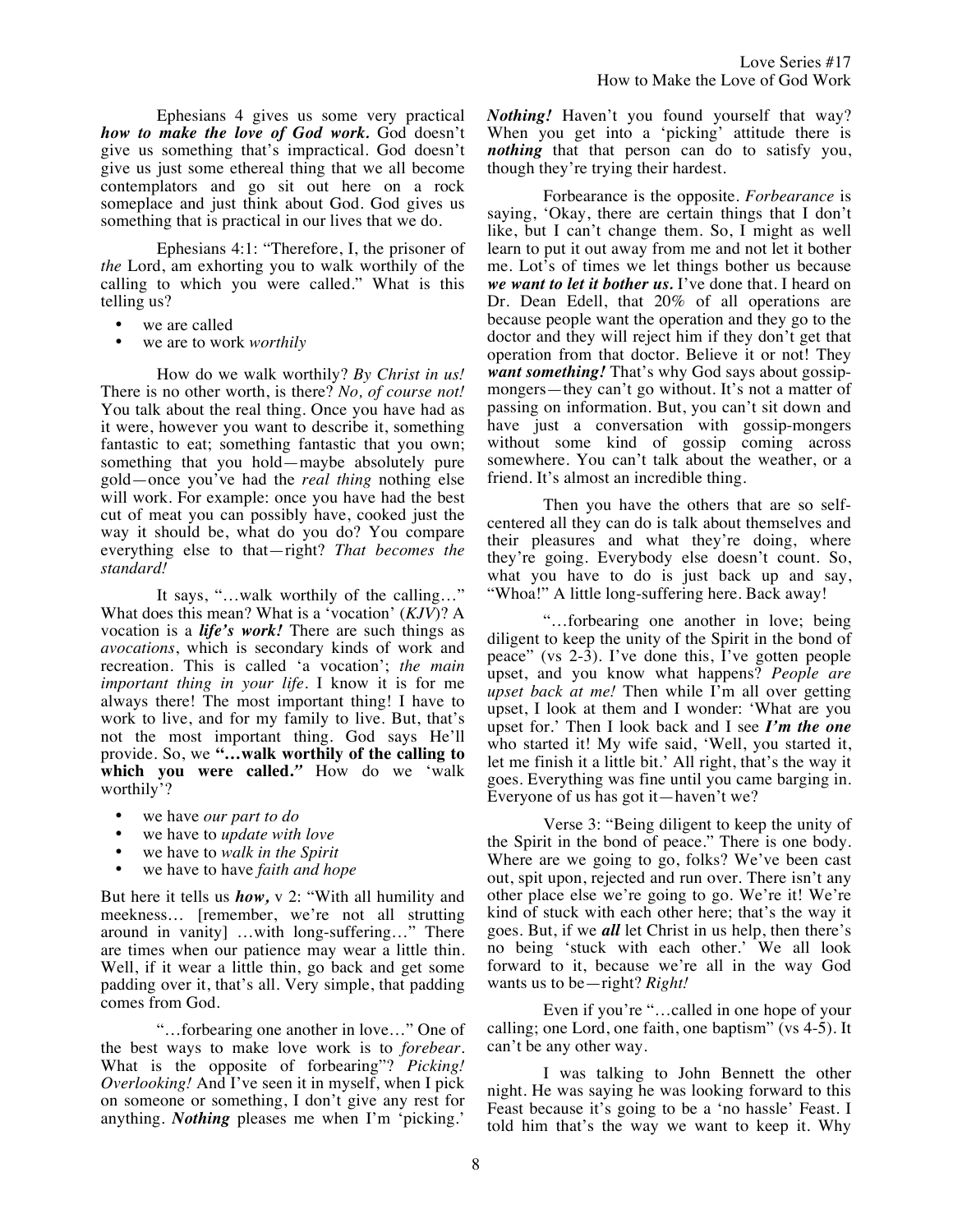Love Series #17 How to Make the Love of God Work

have we had such good Feasts? *Because we all come with the proper attitude, because God is going to be there!*

There's "One Lord, one faith, one baptism; One God and Father of all, Who *is* over all, and through all, and in you all…. [Good southern statement. 'Ya'll' They say it a little bit differently—'ya'll, ya'll'—remember that.] …But grace was given to each one of us according to the measure of the gift of Christ" (vs 5-7).

God deals with each of us a little bit differently. That's what makes it so bad when someone has to get up there and start stomping around and correcting because it doesn't fit everyone. It just does not, it cannot, because we all have a little bit different situation with God.

About the perfecting of the saints, v 13: "Until we all come into the unity of the faith and of the knowledge of the Son of God, unto a perfect man…" Perfect person—none of us have reached that, yet; none of us have. That's why, we go along and we think 'man, everything has been really good this week.' Hope and pray next week is good; it may not be quite as good.

Verse 13: "Until we all come into the unity of the faith and of the knowledge of the Son of God, unto a perfect man unto *the* measure of *the* stature of the fullness of Christ." We all have along way to go to that—don't we? *Yes, we do!* So, let's strive for that.

Verse 14: "So that we no longer be children, tossed and carried about with every wind of doctrine… [well, we're not letting that happen] …by the sleight of men in *cunning* craftiness, with a view to the systematizing of the error; but holding the Truth in love…" (vs 14-15).

I think this is where more offenses come than anything else, because we get offended—I know I do. Someone comes along and says something to me, and if I just 'ain't' in the mood for seeing it, 'don't you dare bring it up.' You ever been in that mood? *Sure you have!* But what they say is *true!* Sometimes the worse thing to happen is to be in an argument and someone shout the truth, and you know it's true, and the only thing you can do is say, *shut up*! Isn't that your reaction?

Sometimes it may happen that way, and especially speaking the truth in picking. Have you ever had someone just pick away? What they're saying is true, but they just pick, pick, pick away. That's not in love. They need more forbearing. I've done this. I have done this myself. I know what it's like. I've had it done to me.

"…may in all things grow up into Him Who is the Head, *even* Christ from Whom all the body, fitly framed and compacted together by *that which* every joint supplies… [everybody's got something to supply in the body and Church of Christ *everybody!—*they have their own part in it] …according to *its* inner working in *the* measure of each individual part, is making the increase of the body unto *the* edifying of itself in love" (vs 15-16). That's how it's going to work—up-building!

Verse 22: "That concerning your former conduct, you put off the old man, which is corrupt according to deceitful lusts." That's still there. Ephesians is one of his best churches, folks. I mean, I think Philippians was his best church. Corinthians was his worst church. Oh, what a church, oh man! Then the churches in Galatia were next. This is his best church, but notice what he tells them:

Verse 23: "And that you be renewed in the spirit of your mind; And that you put on the new man, which according to God is created in righteousness and Holiness of the Truth" (vs 23-24). This whole thing in Spiritual creativity is what takes place. Wherever there's creation there's also a little bit of waste. That waste is called 'human nature' right? You fix a dinner, you create a dinner, what do you have? *All the parts you don't want!* Cut off a little bit of the rotten, you cut off the wilted.

Sometimes you may create something that isn't too good. I remember one time we had pancakes, no milk, made out of water. And were they bad! I remember I was going to do something and it came out so bad you couldn't believe it. At that time when you're doing something and your wife comes over and says, 'don't you think this way' *or* 'oh leave me alone, it'll work just fine'—you know, and you get it all done; 'I told you so.' Isn't that the way it works? *Sure!*

So, it's *created!* Let Christ create in you. Get rid of all the waste and stuff. Here's the waste you put away, v 25: "Therefore, let each one put away lies…" Church members lying one to another? *They were!* I mean think about it for a minute. You think *a lie* is awful, liars! *True,* we should be abhorrent of it, but let's face reality. Church members were lied to and he says, 'put away lying.' He didn't say, 'Thank you, you have put away lying.' He said: 'Put away lying.'

"…*and* speak the truth with his neighbor because we are members of one another. *When* you become angry, do not sin…." (vs 25-26). That's the hardest thing in the world to do. I have yet really to do that. When I'm angry I generally sin somehow. Then I've got to go back and patch it up. All of us have to say, if that happens to you, 'I'm sorry.'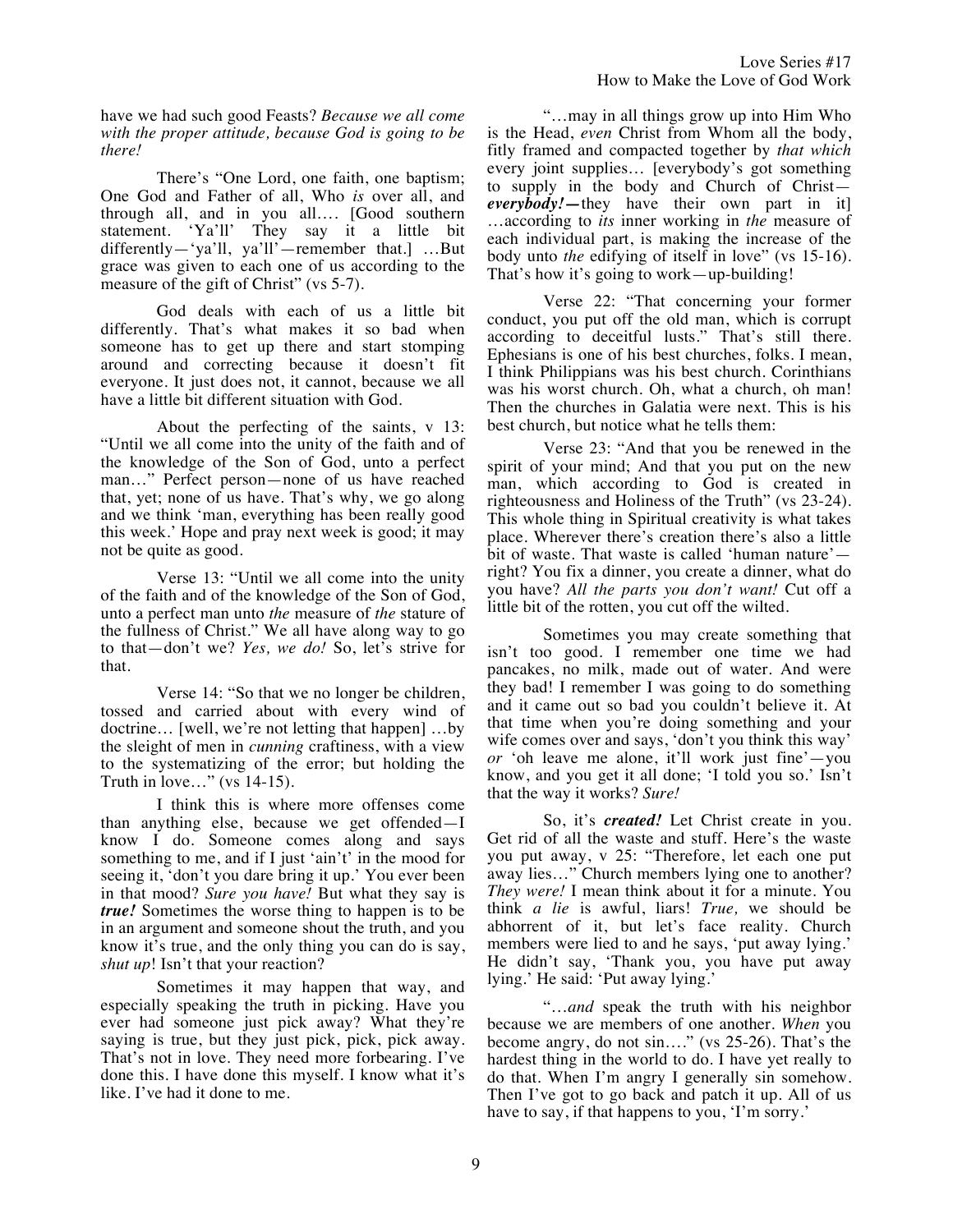"…Do not let the sun go down on your anger…" (v 26). Now, why does he say that? I tell you, brooding over something—have you ever done that? Whine about that and brood over it. Think about it. Toss and turn and wake up and figure all the angles. What about this? What about that? So simple, someone comes, go get yourself a glass of wine, sit down, watch the sundown and say, 'all the wrath for the day be gone.' It's not quite that simple, but if we would do that that would help a lot wouldn't it? That means that it comes back the other way. You don't say, the next day, 'Remember last night?' That can happen. I've done that. Or here you're going along, and you make some little mistake, and then someone says, 'You know, I remember when you did that seven years ago.' Have you ever had that happen to you? I've had that happen to me.

Now, verse 27 is one of the, the most important things to do to build up love: "Neither give place to the devil." How do you give place to the devil? You don't go off there and call him in do you? You don't go out and invite him in. I don't know a Christian yet who goes out and says, like you would to your dog, (whistle) 'Come here, fella.' You don't do that. No one's doing that. How do you give place to the devil? *You let all these attitudes and everything build up in you and then there are temptations and missiles that come along!* But he doesn't even have to get in close to you—just kind of like sending a radio wave—PING! That's what it means. Don't give him place.

Verse 28: "Let the one who stole, steal no more... [There are thieves in the Church, brethren!] …rather, let him labor with *his* hands, working *at* what *is* good, so that he may impart *something* to the one who has need. Do not let any corrupt communication come out of your mouth…" (vs 28- 29). There are slur words and cuss words and things like that—'corrupt communication' which would cover everything; gossip and tongue-lashing and all that sort of thing.

"…but that which is good and needful for edification… [I wish that we could all do that all the time, that would be nice. Let's see if we can try and do that.] …that it may give grace to those who hear. And grieve not the Holy Spirit of God…" (vs 29- 30). We can 'grieve' the Holy Spirit by doing stupid and foolish things. That's what repentance is all about. When we do stupid and foolish things and we come to ourselves and we understand, 'utt-oh, that was not a thing I should have done.' Then you repent, heal the breech, repair the gap, whatever. Don't grieve the Holy Spirit! I imagine there are times when God says, 'Oh no, not again, really!' for some of the things we do.

- God has committed Himself to *count no sin to us.*
- He's committed Himself to *impute the righteousness of Christ to us*.

# *That's fantastic! That's encouraging!*

"…by which you have been sealed for *the* day of redemption. Let all bitterness, and indignation, and wrath, and clamor, and evil speaking be removed from you, together with all malice" (vs 30-31). *Now, that says an awful lot!* This shows that Christians always like to look at the 'ideal'; and we always like to try and strive for that which is the greatest and the best and the perfect right? The hard thing to take is when those things come along that are not.

Verse 31: "Let all bitterness, and indignation, and wrath, and clamor, and evil speaking, be removed from you, with all malice." Here's a good group of Christians who said what?

Verse 4: "*There is* one body and one Spirit, even as you were also called in one hope of your calling; one Lord, one faith, one baptism; one God and Father of all, Who *is* over all, and through all, and in you all" (vs 4-6). And then he says, "Put away these things" over here. God has got to be merciful and kind and patient and loving. And with His Spirit, He understands that. We have our part to do. This is how we "walk" in love. We put it away.

Verse 32: "And be kind *and* tenderhearted toward one another… [The last thing he says: the healing thing on *how to make love work!*] …forgiving one another, even as God has also in Christ forgiven you."

There's got to be that *balm* and that *salve* of forgiveness. Give it *time!* Many times it starts out, 'I forgive you, I know I'm supposed to forgive you, God says to forgive you, all right, I forgive you.' You haven't quite got it a hundred percent, but at least you got the words out. I've done that, too. I've done that—'okay, forgive you.' But, what you do is you ask God for a right attitude.

Turn immediately, pray for your enemies, and say, 'Oh God, bless this person who's hitting me over the head with his club.' First of all, you pray for a right attitude. And then what you do, you say, 'God, you do with him as You see fit. Not my will, but Your will.' Maybe my will might be I'm going to run down and do this dirty, no good in—umm! That may be my will, but that may not be God's will. How would you feel if you were one of the relatives of those who Paul killed? You'd want to do Paul in—right? Next thing you know, he's preaching in church! Now, *we've never had anything quite that hard put upon us!* But, God's will is what should be done. There are certain things you have to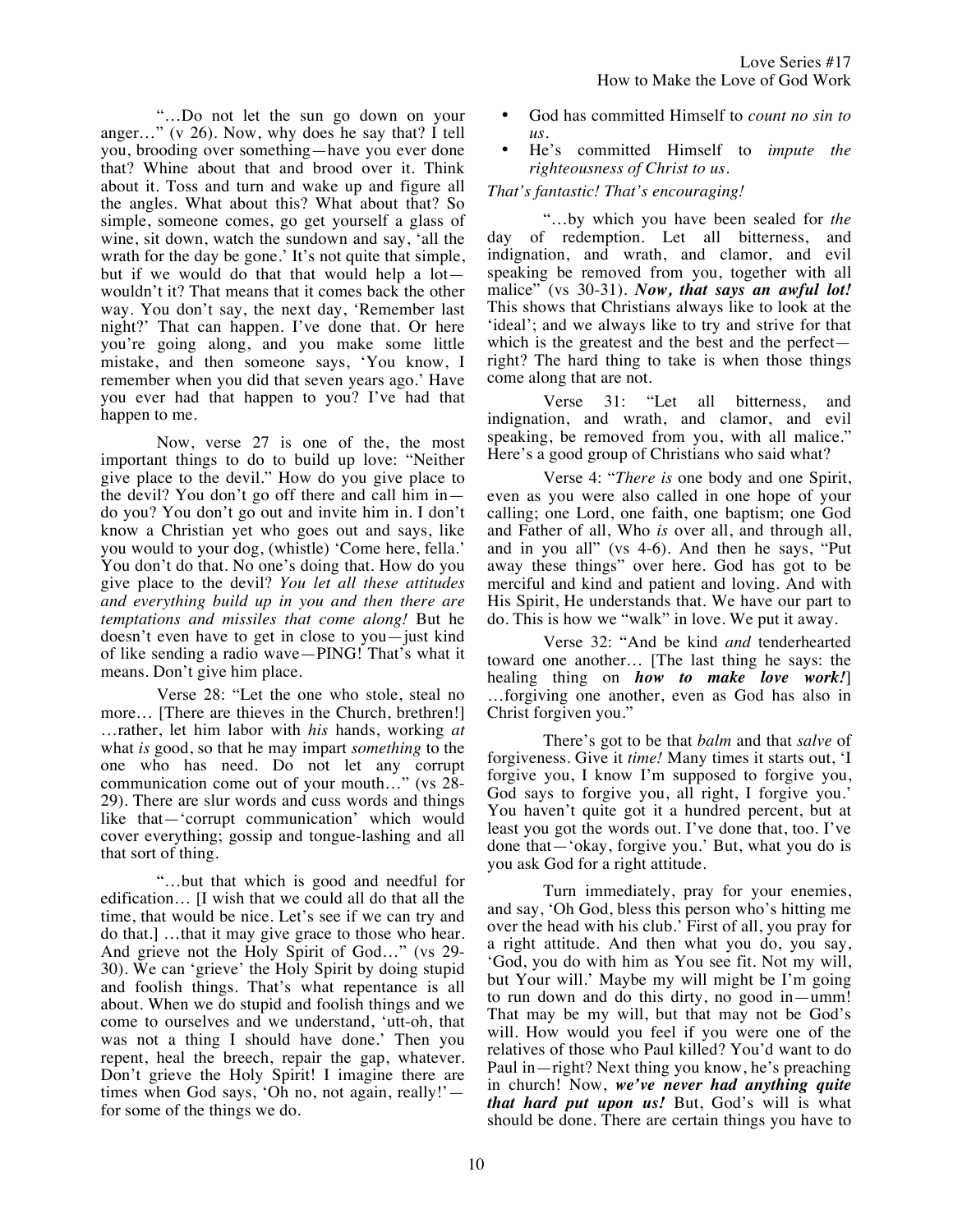Love Series #17 How to Make the Love of God Work

work at. Notice, the contrast. Will these things be there? What is the 'balm' that heals? *Forgiving one another!*

Go back and read the first part of Matt. 18: He talks about offenses will come and your brother trespassing against you and how to handle that and so forth. Matthew 18:21: "Then Peter came to Him *and* said, 'Lord, how often shall my brother sin against me and I forgive him?'…." He did not say, 'How often shall someone in the world sin against me and I forgive him.' He said, 'brother.' What are the hardest fights in the world to stop? *Family feuds!* They are! They're the hardest ones to stop. I look back on some the arguments my sister and I had growing up, and they were *fierce.* He's talking about 'the brother'; so, in this case, it's in the Church.

"…'how often shall my brother sin against me and I forgive him? Until seven times?' Jesus said to him, 'I do not say to you until seven times, but until seventy times seven<sup>'"</sup> (vs 21-22). Why would He say this? *Because forgiveness is the 'salve' that makes love work over the hurts!* That there has to be an extra effort made.

You can deal with people in the world. But you don't have to live with them. You can always up and get away from them—right? Too many people do that in their own marriages. They're not willing to work out their own problems. They're too willing to, 'I can't live with you anymore I'm going to have to go away.' Can't do that. But seventy times seven! There may be a time when you have to go off by yourself and just say, 'Just leave me alone, I don't want to be bothered.' Till you get things sorted out. Sure, there may be a time for that. But here's the thing that makes it work, right here.

Ephesians 5:1: "Therefore, be imitators of God, as beloved children; and walk in love…" (vs 1- 2). We have to *walk*:

- we're serving one another
- we're walking in the Spirit
- we're forgiving one another
- we're up-building our love

—all these things are parts of overcoming.

"…even as Christ also loved us, and gave Himself for us *as* an offering and a sacrifice to God for a sweet-smelling savor"  $(v 2)$ . Then he goes on showing what we should do.

Ephesians 6 becomes the key focal point of what we need to do to put in the strength. There has to be the strength in what we're doing. Ephesians 6:10: "Finally, my brethren, be strong in *the* Lord… [you may be feeble physically, but]: …be strong in *the* Lord, and in the might of His strength.".

There is *nothing*, Christ said, that is impossible to do *if we ask!* And *if we love!* It will be done, He said, 'IF you love Me, keep My commandments, and whatsoever you ask, I will do.' The power of His might. We're coming to the Power, the whole Power of the universe—and that can be given unto us, and we can use that. There's still something we need to do.

Verse 11: "Put on the whole armor of God so that you may be able to stand against the wiles of the devil…." You see what happens if we give a place for the devil, he's going to come along and say, 'Utt-oh, there's something I can use to stir things up with.' And he'll be there. Doesn't have to be there in person, but he can do it. "…the wiles of the devil…" So, we have to put on the 'whole armor of God.' We're not sufficient unto ourselves, none of us. I'm not; you're not. We have to make it work.

Verse 12: "Because we are not wrestling against flesh and blood… [We're just simply people. That would be one story!] …but against principalities *and* against powers, against the world rulers of the darkness of this age, against the spiritual *power* of wickedness in high *places.*"

Oh I know, sometimes you just get out there in the world and it's just frustrating to even just function. We say, 'I want to watch a good TV show tonight.' So, you sit down there's nothing but garbage—*just plain garbage!* Where does that come from? *'Spiritual wickedness in high places!'* What has the power to put that on television, and it's there?

Verse 13: "Therefore, take up the whole armor of God so that you may be able to resist in the evil day…" Sometimes every day may feel like an evil day. Once in a while you go through that. Once in a while you come along and everyday you feel like an absolute dirge, a drag, a terrible, miserable thing. How many times I've have had days like that? How many times when we all have days like that? When I have to drive home in the heat and smog then it's really a miserable day—the worst. And when I get home, yes, I'm filled with love and cheer and goodness and kindness and bounce out of the car and run in and tell my wife how much I love her.

No! I come walking in *rrrrrrrr*. She looks at me and says, 'Have a rough day?' *rrrrrrrrrrrrr* I don't feel like talking, you know. Kind of hot and smoggy—*rrrrrrrrrrrr!* Yes, that's right; go take a shower. That is not the time to bring up a problem. If I come home and I'm feeling pretty good and maybe she's had rough day with the kids in the neighborhood—and, I tell you, sometimes our neighborhood can really do some things that would blow your mind! I come home, she's all fed up